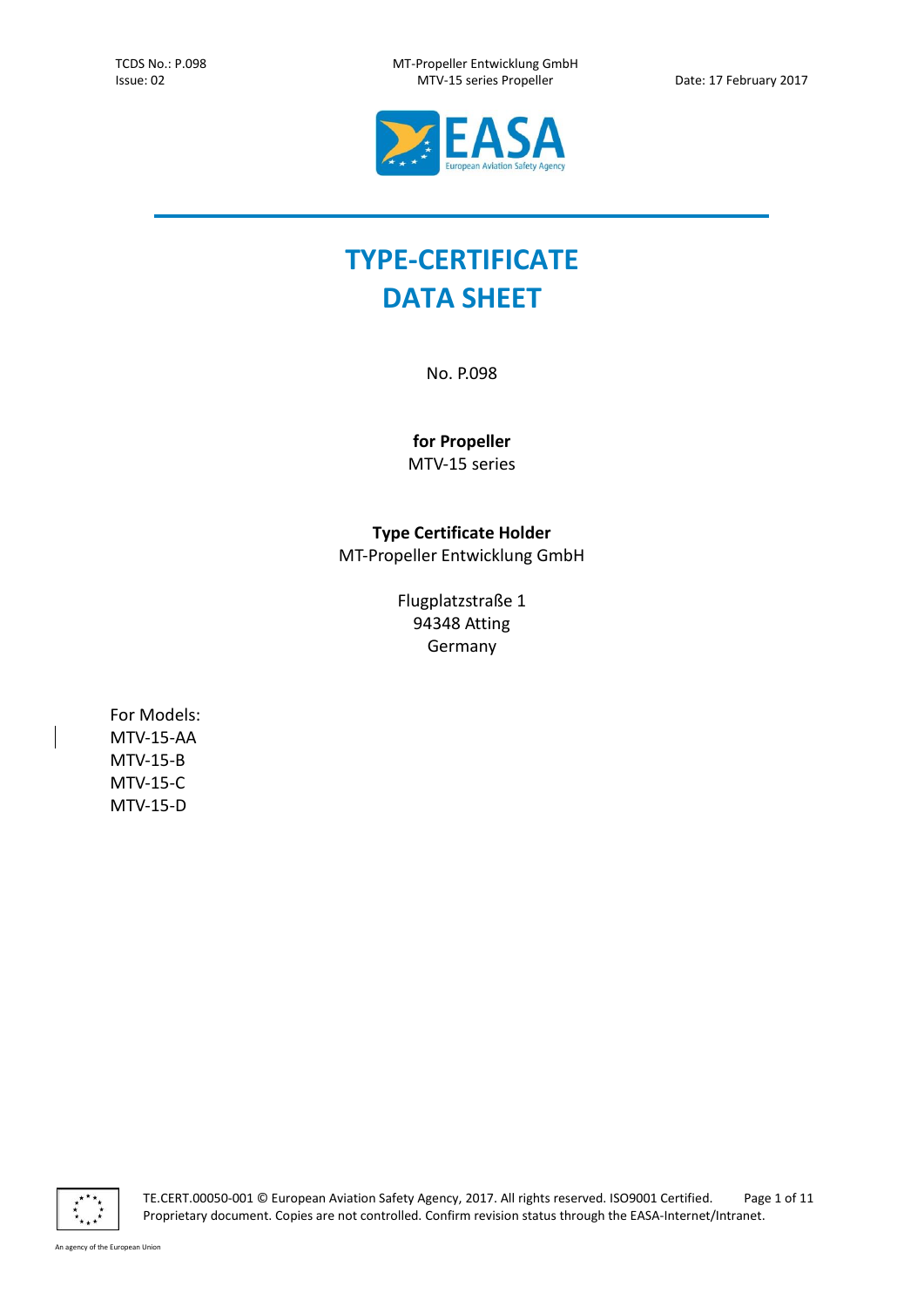Intentionally left blank



TE.CERT.00050-001 © European Aviation Safety Agency, 2017. All rights reserved. ISO9001 Certified. Page 2 of 11 Proprietary document. Copies are not controlled. Confirm revision status through the EASA-Internet/Intranet.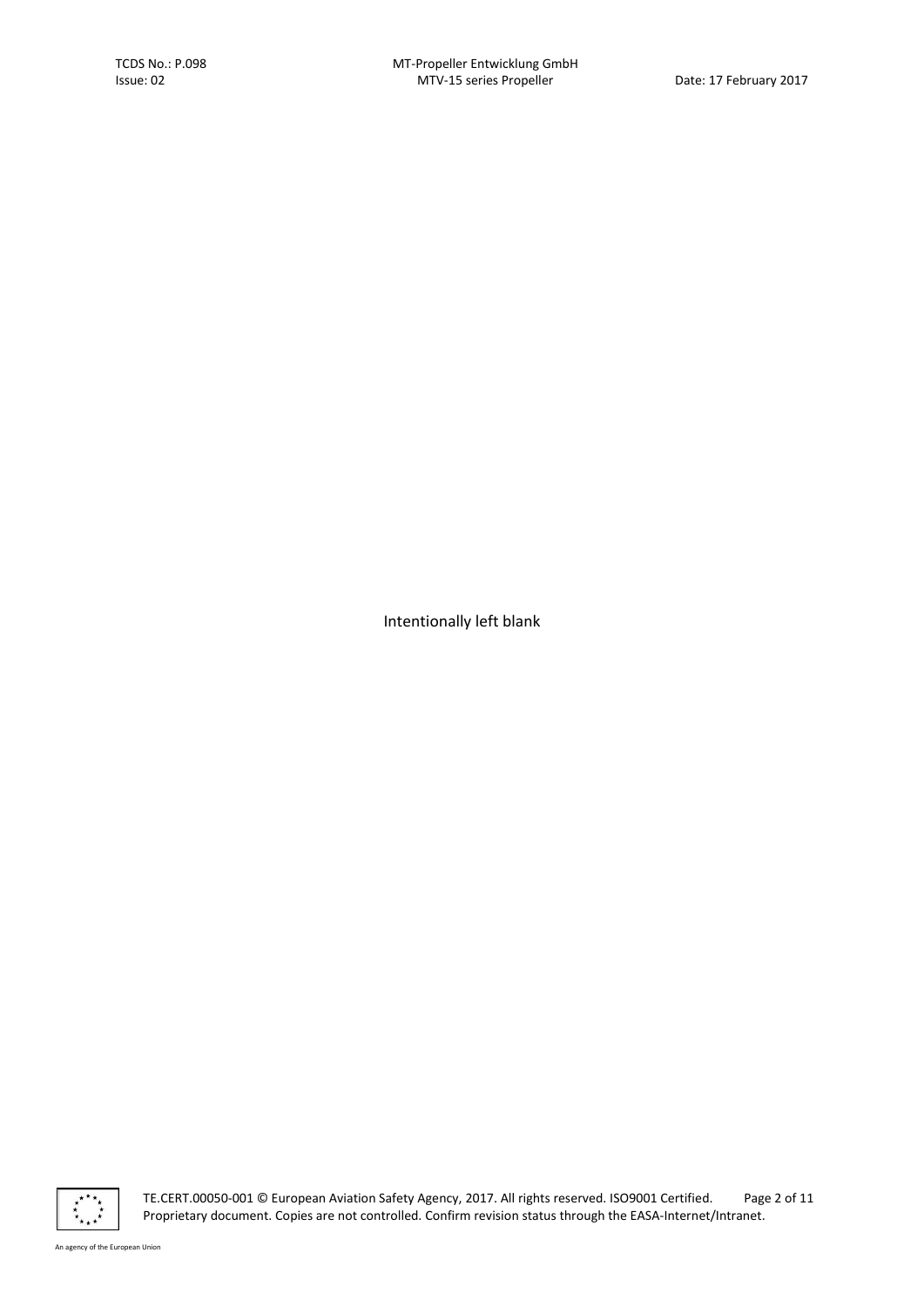# **TABLE OF CONTENTS**

| 1. Reference Date for determining the applicable airworthiness requirements: 19 May 1989  4 |  |
|---------------------------------------------------------------------------------------------|--|
|                                                                                             |  |
|                                                                                             |  |
|                                                                                             |  |
|                                                                                             |  |
|                                                                                             |  |
|                                                                                             |  |
|                                                                                             |  |
|                                                                                             |  |
|                                                                                             |  |
|                                                                                             |  |
|                                                                                             |  |
|                                                                                             |  |
|                                                                                             |  |
|                                                                                             |  |
|                                                                                             |  |
|                                                                                             |  |
|                                                                                             |  |
|                                                                                             |  |
|                                                                                             |  |
|                                                                                             |  |
|                                                                                             |  |
|                                                                                             |  |
|                                                                                             |  |
|                                                                                             |  |
|                                                                                             |  |
|                                                                                             |  |
|                                                                                             |  |

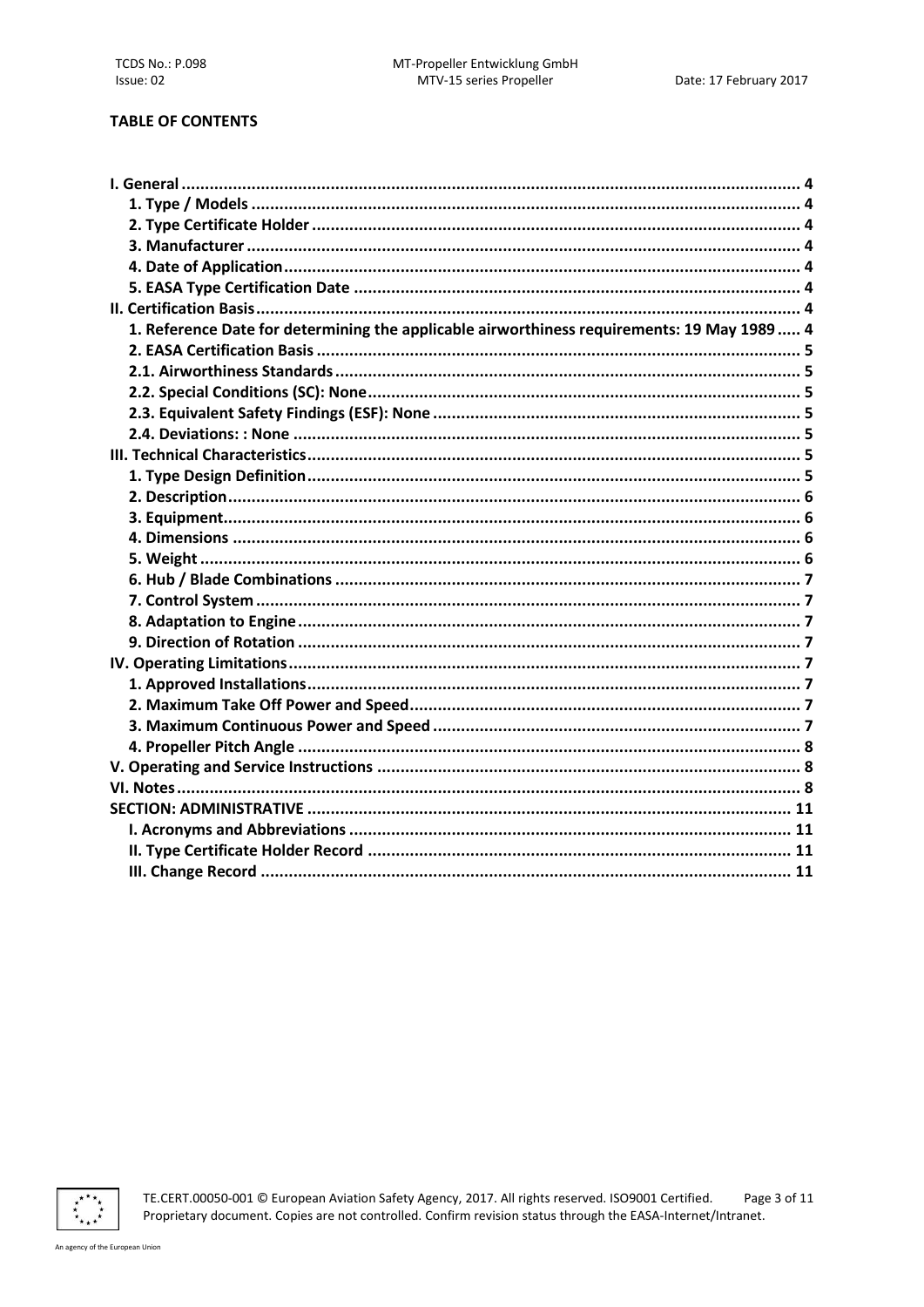## <span id="page-3-0"></span>**I. General**

# <span id="page-3-1"></span>**1. Type / Models**

MTV-15 / MTV-15-AA, MTV-15-B, MTV-15-C, MTV-15-D

# <span id="page-3-2"></span>**2. Type Certificate Holder**

MT-Propeller Entwicklung GmbH Flugplatzstraße 1 94348 Atting Germany

Design Organisation Approval No.: EASA.21J.020

## <span id="page-3-3"></span>**3. Manufacturer**

MT-Propeller Entwicklung GmbH

## <span id="page-3-4"></span>**4. Date of Application**

| MTV-15-AA: | 08 June 2015  |
|------------|---------------|
| MTV-15-B:  | 19 May 1989   |
| MTV-15-C:  | 19 May 1989   |
| MTV-15-D:  | 23 April 2001 |

## <span id="page-3-5"></span>**5. EASA Type Certification Date**

| <b>MTV-15-AA:</b> | 17 February 2017 |
|-------------------|------------------|
| $MTV-15-B:$       | 31 July 1989     |
| $MTV-15-C$ :      | 31 July 1989     |
| <b>MTV-15-D:</b>  | 13 June 2002     |

## <span id="page-3-6"></span>**II. Certification Basis**

<span id="page-3-7"></span>**1. Reference Date for determining the applicable airworthiness requirements:** 19 May 1989



TE.CERT.00050-001 © European Aviation Safety Agency, 2017. All rights reserved. ISO9001 Certified. Page 4 of 11 Proprietary document. Copies are not controlled. Confirm revision status through the EASA-Internet/Intranet.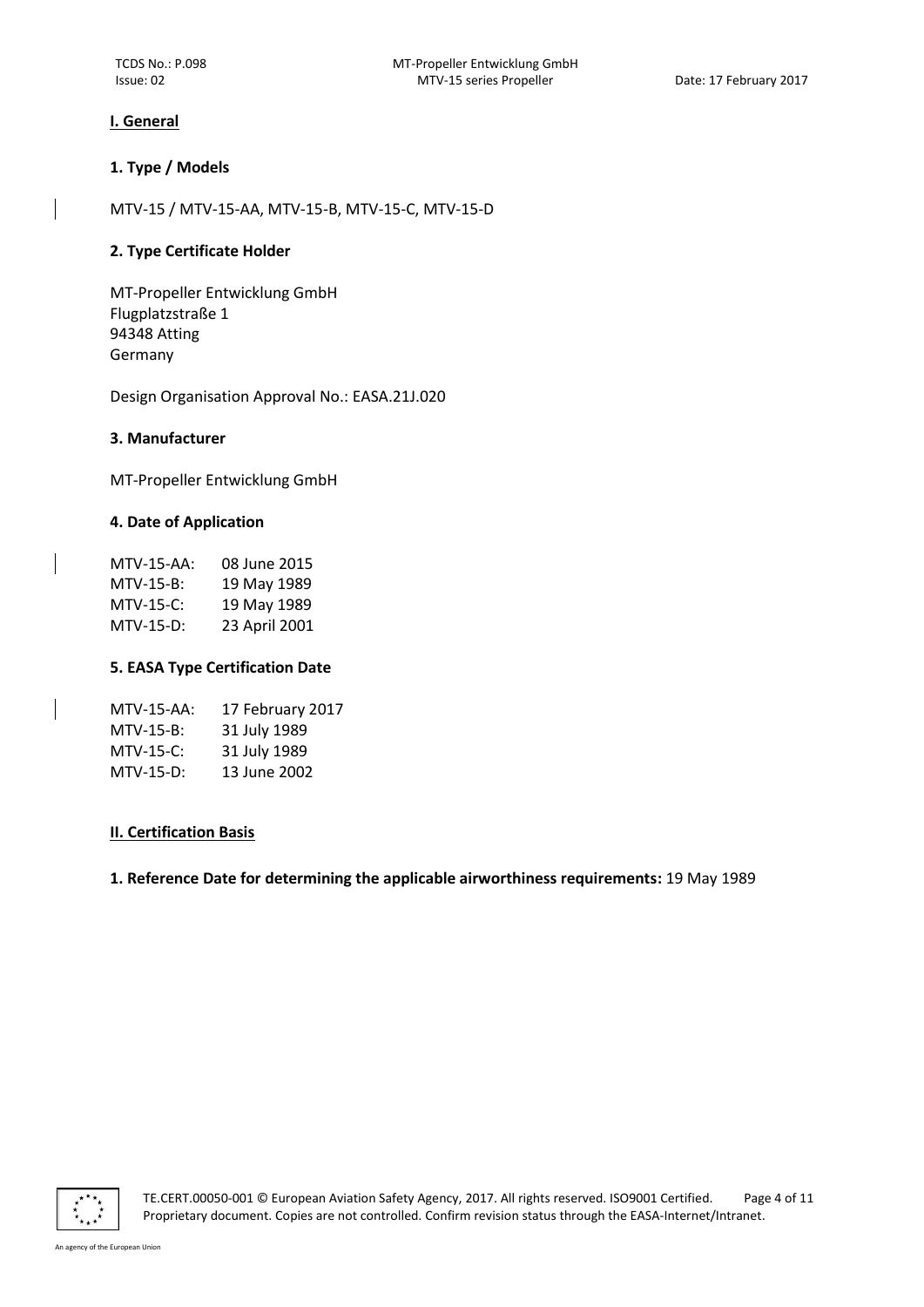## <span id="page-4-0"></span>**2. EASA Certification Basis**

## <span id="page-4-1"></span>**2.1. Airworthiness Standards**

Note:

Application was made to LBA-Germany before EASA was established. The applicable airworthiness standards were established in accordance with the rule in Germany at the time of application. Initial airworthiness standard was 14 CFR Part 35 Amendment 35-5, effective 14 October 1980. Update to 14 CFR Part 35 Amendment 35-6, effective 18 August 1990, was made on 13 June 2002 (LBA-Germany Type Certificate Data Sheet No. 32.130/70 issue 2).

| MTV-15-B,<br>MTV-15-C,<br><b>MTV-15-D</b> | 14 CFR Part 35, as amended by 35-1 through 35-6, effective 18 August 1990                                                                                     |
|-------------------------------------------|---------------------------------------------------------------------------------------------------------------------------------------------------------------|
| MTV-15-AA                                 | 14 CFR Part 35, as amended by 35-1 through 35-6, effective 18 August 1990,<br>except 14 CFR 35.39 amendment 6<br>CS-P 390 amendment 1, dated 16 November 2006 |

## <span id="page-4-2"></span>**2.2. Special Conditions (SC):** None

## <span id="page-4-3"></span>**2.3. Equivalent Safety Findings (ESF):** None

<span id="page-4-4"></span>**2.4. Deviations: :** None

## <span id="page-4-5"></span>**III. Technical Characteristics**

## <span id="page-4-6"></span>**1. Type Design Definition**

The MTV-15 propeller model is defined by a main assembly drawing and associated parts list:

MTV-15-(\*1) "Constant Speed": Drawing No. P-202-() dated 16 December 1987 (\*2) Parts List No. S-025-() dated 23 June 1988 (\*2) and Drawing No. P-719-A dated 05 April 2001 (\*2) Parts List No. S-130-A dated 06 April 2001 (\*2) and Drawing No. P-1391-B dated 25 February 2016 (\*2) Parts List No. S-206-B dated 25 February 2016 (\*2)

MTV-15-(\*1)-C-F "Constant Speed, Feather": Drawing No. P-725-A dated 05 April 2001 (\*2) Parts List No. S-127-A dated 06 April 2001 (\*2) and Drawing No. P-1558-() dated 11 October 2016 (\*2) Parts List No. S-216-() dated 11 October 2016 (\*2)



TE.CERT.00050-001 © European Aviation Safety Agency, 2017. All rights reserved. ISO9001 Certified. Page 5 of 11 Proprietary document. Copies are not controlled. Confirm revision status through the EASA-Internet/Intranet.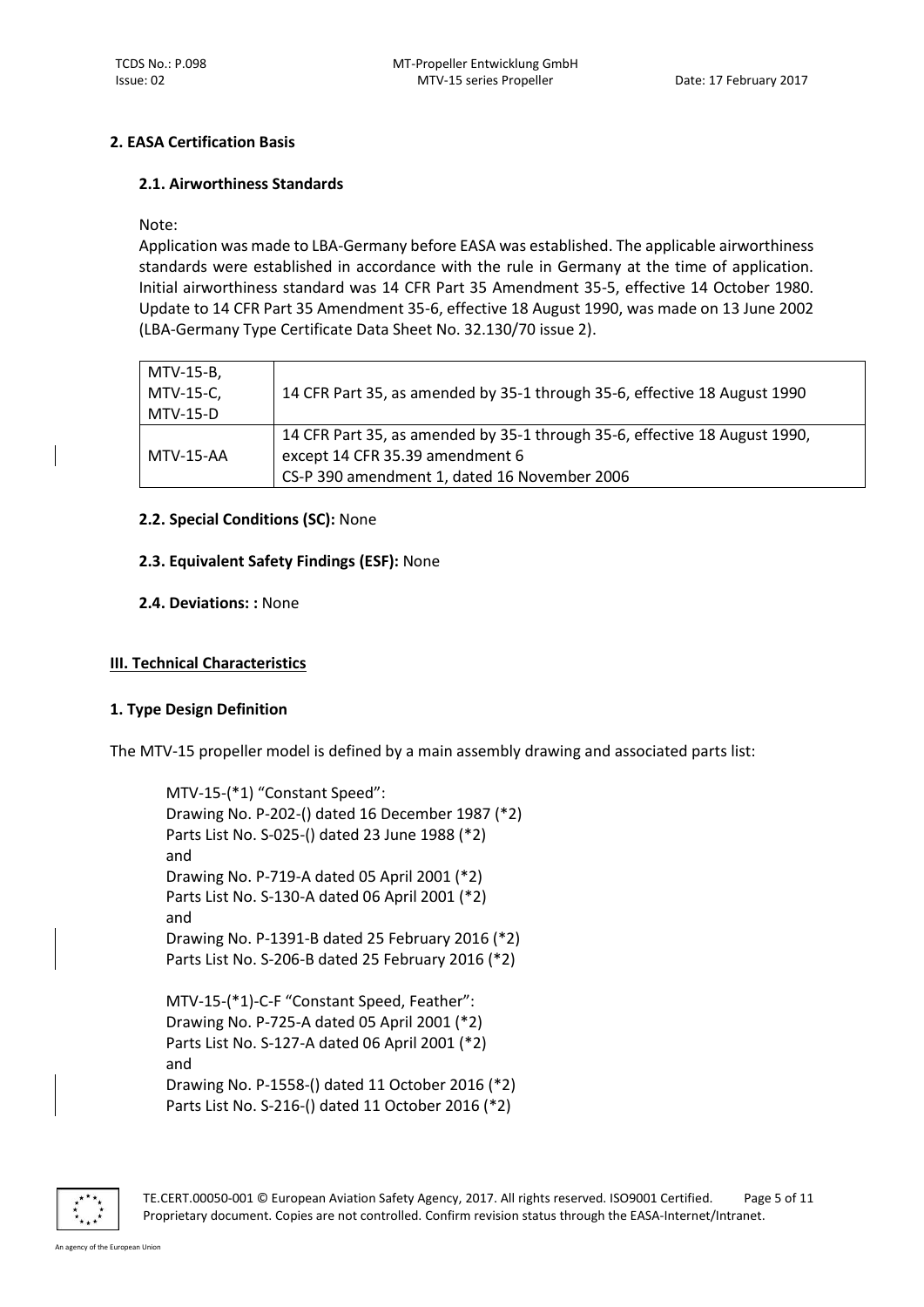MTV-15-(\*1)-C-R(M) "Constant Speed, Reverse (System Mühlbauer)", or MTV-15-(\*1)-C-F-R(M) "Constant Speed, Feather, Reverse (System Mühlbauer)": Drawing No. P-1003-() dated 13 March 2006 (\*2) Parts List No. S-167-A dated 22 February 2007 (\*2)

Note:

- (\*1) Four versions of hub flanges are available (refer to drawing):
	- AA = Flange mount for adapter to SAE No. 20 spline
	- B = AS-127-D, SAE No. 2 mod., 1/2 inch bolts
	- C = AS-127-D, SAE No. 2 mod., 7/16 inch bolts
	- $-D = ARP-502$ , Type 1
- (\*2) Or later approved revision. Following a revision, the Drawing No. or the Parts List No. includes the corresponding revision letter, e.g. from P-719 to P-719-A.

## <span id="page-5-0"></span>**2. Description**

2-blade variable pitch propeller with a hydraulically operated blade pitch change mechanism providing the operation mode "Constant Speed", "Feather" and "Reverse". The hub is milled out of aluminium alloy. The blade materials are:

- Wooden blades: Laminated wood structure with a composite fibre cover. The leading edge

- of the blades is protected by a stainless steel erosion protection sheath;
- Aluminium blades.

Optional equipment includes spinner and ice protection.

## <span id="page-5-1"></span>**3. Equipment**

Spinner: refer to MT-Propeller Service Bulletin No. 13 Governor: refer to MT-Propeller Service Bulletin No. 14 Ice Protection: refer to MT-Propeller Service Bulletin No. 15

## <span id="page-5-2"></span>**4. Dimensions**

Propeller diameter: Wooden blades: 175 cm to 260 cm Aluminium blades: 175 cm to 204 cm

## <span id="page-5-3"></span>**5. Weight**

Depending on Propeller-Design Configuration

| "Constant Speed":                   | approx. 21 kg |
|-------------------------------------|---------------|
| "Constant Speed, Feather":          | approx. 25 kg |
| "Constant Speed, Reverse":          | approx. 25 kg |
| "Constant Speed, Feather, Reverse": | approx. 27 kg |
| Aluminium blades:                   |               |
| "Constant Speed":                   | approx. 26 kg |
| "Constant Speed, Feather":          | approx. 30 kg |
| "Constant Speed, Reverse":          | approx. 30 kg |
| "Constant Speed, Feather, Reverse": | approx. 32 kg |



TE.CERT.00050-001 © European Aviation Safety Agency, 2017. All rights reserved. ISO9001 Certified. Page 6 of 11 Proprietary document. Copies are not controlled. Confirm revision status through the EASA-Internet/Intranet.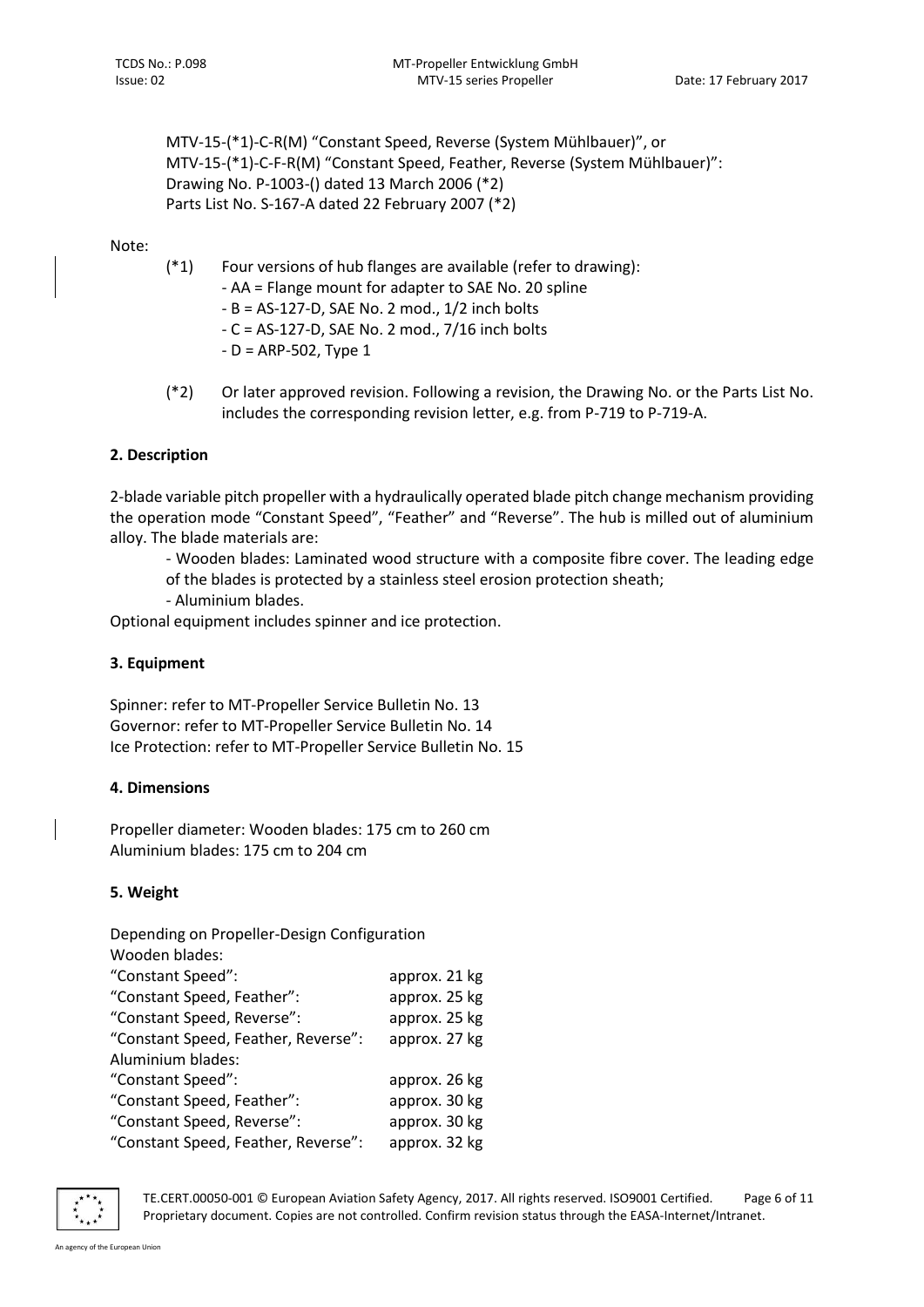## <span id="page-6-0"></span>**6. Hub / Blade Combinations**

| MTV-15-AA                            | Wooden Blades    | $-02, -11, -14, -15, 18, -20, -21, -22, -25, -26, -27, -29, -33,$<br>$-34, -35, -37, -42, -43, -45, -46, -50, -52, -55, -58, -61, -62, -63.$                                                  |
|--------------------------------------|------------------|-----------------------------------------------------------------------------------------------------------------------------------------------------------------------------------------------|
| $MTV-15-R$<br>MTV-15-C<br>$MTV-15-D$ |                  | $-65, -66, -67, -102, -103, -104, -109, -121$                                                                                                                                                 |
|                                      | Wooden Blades    | $-02, -11, -14, -15, 18, -20, -21, -22, -25, -26, -27, -29, -33,$<br>$-34, -35, -37, -42, -43, -45, -46, -50, -52, -55, -58, -61, -62, -63,$<br>$-65, -66, -67, -102, -103, -104, -109, -121$ |
|                                      | Aluminium Blades | $-402$                                                                                                                                                                                        |

#### <span id="page-6-1"></span>**7. Control System**

Propeller governors as listed in MT-Propeller Service Bulletin No. 14.

#### <span id="page-6-2"></span>**8. Adaptation to Engine**

Hub flanges as identified by a letter-code in the propeller designation (see VI.5.)

#### <span id="page-6-3"></span>**9. Direction of Rotation**

Direction of rotation (viewed in flight direction) as identified by a letter-code in the propeller designation (see VI.5.)

#### <span id="page-6-4"></span>**IV. Operating Limitations**

## <span id="page-6-5"></span>**1. Approved Installations**

The suitability of a propeller for a given aircraft/engine combination must be demonstrated within the scope of the type certification of the aircraft.

## <span id="page-6-6"></span>**2. Maximum Take Off Power and Speed**

|                  | Max. Take Off Power (kW) | Max. Take Off Speed (rpm) | Diameter (cm) |
|------------------|--------------------------|---------------------------|---------------|
|                  | 224 kW                   | 2200 rpm                  | 175 to 260 cm |
| Wooden Blades    | 224 kW                   | 2700 rpm                  | 175 to 210 cm |
| Aluminium Blades | 224 kW                   | 2700 rpm                  | 175 to 204 cm |

## <span id="page-6-7"></span>**3. Maximum Continuous Power and Speed**

|                  | Max. Cont. Power (kW) | Max. Cont. Speed (rpm) | Diameter (cm) |
|------------------|-----------------------|------------------------|---------------|
|                  | 224 kW                | 2200 rpm               | 175 to 260 cm |
| Wooden Blades    | 224 kW                | 2700 rpm               | 175 to 210 cm |
| Aluminium Blades | 224 kW                | 2700 rpm               | 175 to 204 cm |



<span id="page-6-8"></span>TE.CERT.00050-001 © European Aviation Safety Agency, 2017. All rights reserved. ISO9001 Certified. Page 7 of 11 Proprietary document. Copies are not controlled. Confirm revision status through the EASA-Internet/Intranet.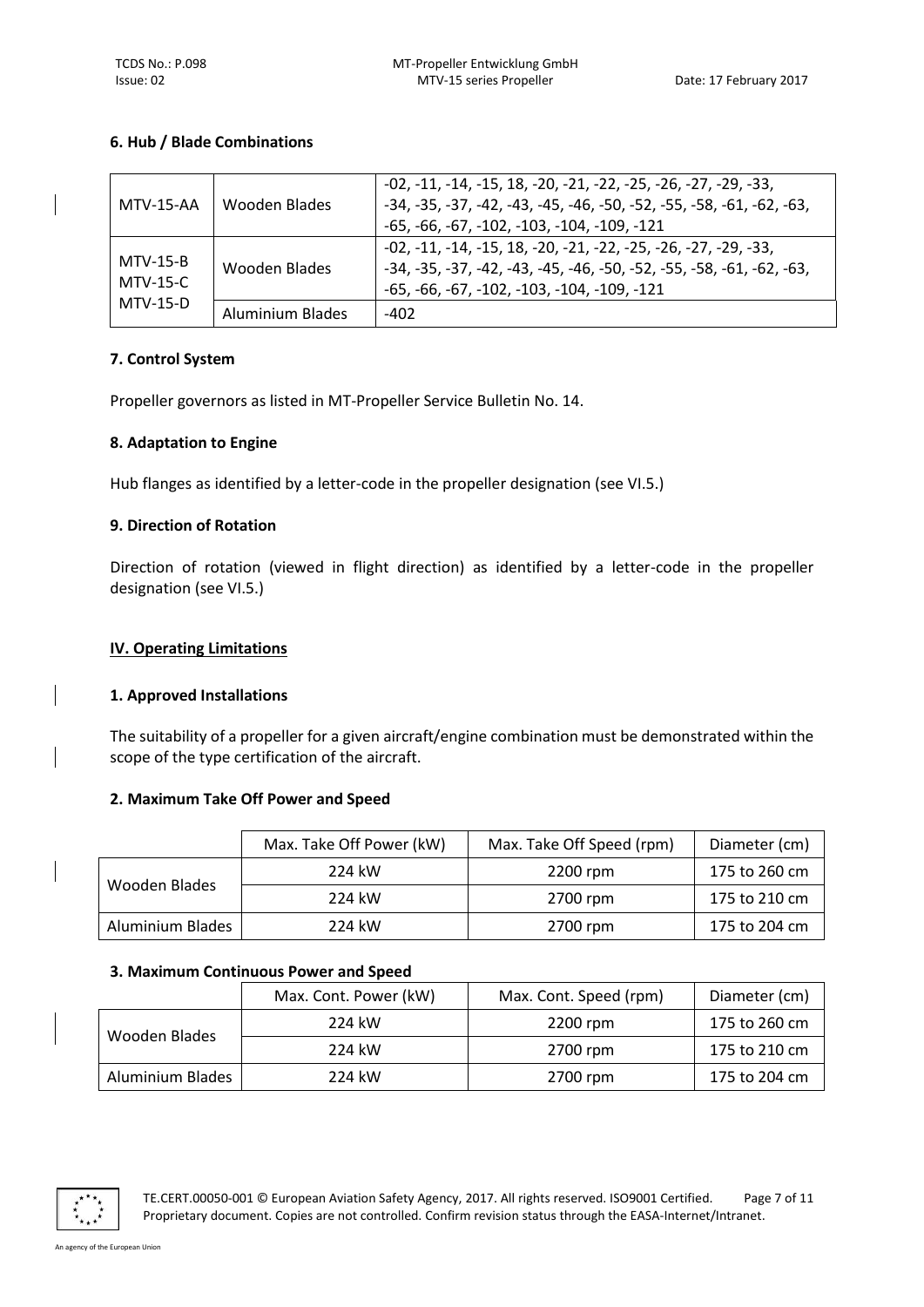## **4. Propeller Pitch Angle**

From -20° up to +86° measured at 75% radius station

## <span id="page-7-0"></span>**V. Operating and Service Instructions**

| <b>Manuals</b>                                                          |                 |
|-------------------------------------------------------------------------|-----------------|
| Operation and Installation Manual for hydraulically controlled variable |                 |
| pitch propeller                                                         | No. E-124 $(*)$ |
| MTV-15-(), MTV-15-()-C-F                                                |                 |
| Operation and Installation Manual for reversible hydraulically          |                 |
| controlled variable pitch propeller; Reverse-Systems (M)                | No. $E-504$ (*) |
| $MTV-15-($ )-C-R(M)                                                     |                 |

| Instructions for Continued Airworthiness (ICA)                          |                              |
|-------------------------------------------------------------------------|------------------------------|
| Operation and Installation Manual for hydraulically controlled variable |                              |
| pitch propeller                                                         | No. $E-124$ $(*)$            |
| MTV-15-(), MTV-15-()-C-F                                                |                              |
| Operation and Installation Manual for reversible hydraulically          |                              |
| controlled variable pitch propeller; Reverse-Systems (M)                | No. E-504 $(*)$              |
| $MTV-15-($ )-C-R(M)                                                     |                              |
| Overhaul Manual and Parts List for hydraulically controlled variable    |                              |
| pitch propeller                                                         | No. E-220 $(*)$              |
| MTV-15-(), MTV-15-()-C-F                                                |                              |
| Overhaul Manual and Parts List for reversible hydraulically controlled  |                              |
| variable pitch propeller; Reverse-Systems (M)                           | No. E-519 $(*)$              |
| $MTV-15-($ )-C-R(M)                                                     |                              |
| <b>Overhaul Manual for Composite Blades</b>                             | No. E-1290 (*)               |
| (also applicable to wooden blades)                                      |                              |
| <b>Overhaul Manual for Metal Blades</b>                                 | No. E-809 $(*)$              |
| <b>Standard Practice Manual</b>                                         | No. E-808 (*)                |
| Service Bulletins, Service Letters, Service Instructions                | As published by MT-Propeller |

(\*) latest revision of

## <span id="page-7-1"></span>**VI. Notes**

1. The EASA approved Airworthiness Limitations Section of the Instructions for Continued Airworthiness is published in the applicable "Operation, Installation and Maintenance Manual" document, chapter 10.0 "Airworthiness Limitations Section". This ALS section is empty because no life limit is necessary for these models.

2. Some models of this propeller can incorporate a start pitch lock which may prevent propeller feathering below a given propeller speed.

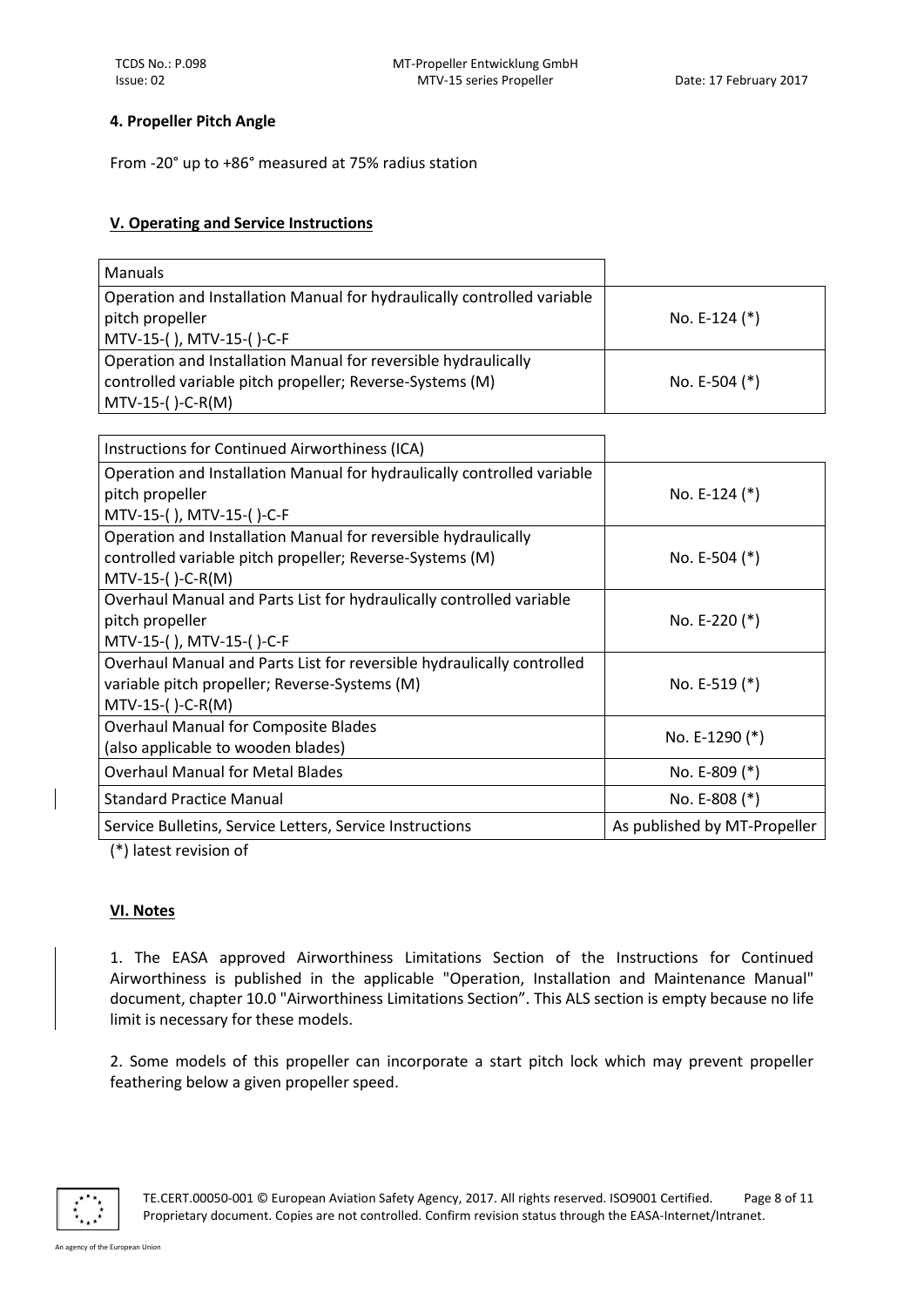3. The overhaul intervals recommended by the manufacturer are listed in MT-Propeller Service Bulletin No. 1.

4. EASA Type Certificate and Type Certificate Data Sheet No. P.098 replace LBA-Germany Type Certificate and Type Certificate Data Sheet No. 32.130/70.

5. Propeller designation system:

| and the state of the Blade<br>Hub |  |  |  |  |  |  |  |  |  |                                                      |  |  |
|-----------------------------------|--|--|--|--|--|--|--|--|--|------------------------------------------------------|--|--|
|                                   |  |  |  |  |  |  |  |  |  | MT V - 15 - () () () () () () () / () () 210 - 58 () |  |  |
|                                   |  |  |  |  |  |  |  |  |  | 1 2 3 4 5 6 7 8 9 / 1 2 3 4 5                        |  |  |

Hub

- 1 MT-Propeller Entwicklung GmbH
- 2 Variable pitch propeller
- 3 Identification of propeller type
- 4 Letter code for flange type:
	- AA = Flange mount for adapter to SAE No. 20 spline
	- B = AS-127-D, SAE No. 2 mod., 1/2 inch bolts
	- C = AS-127-D, SAE No. 2 mod., 7/16 inch bolts
	- $-D = ARP-502$ , Type 1

5 Letter code for counterweights:

- blank = no or small counterweights for pitch change forces to decrease pitch
- C = counterweights for pitch change forces to increase pitch

# 6 Letter code for feather provision:

- blank = no feather position possible
- F = feather position allowed

# 7 Letter code for reverse provision:

- blank = no reverse position possible
- R = reverse position allowed
- 8 Letter code for reversing system: - M = System Mühlbauer
- 9 Letter code for hub design changes:
	- small letter for changes which do not affect interchangeability
	- capital letter for changes which affect interchangeability

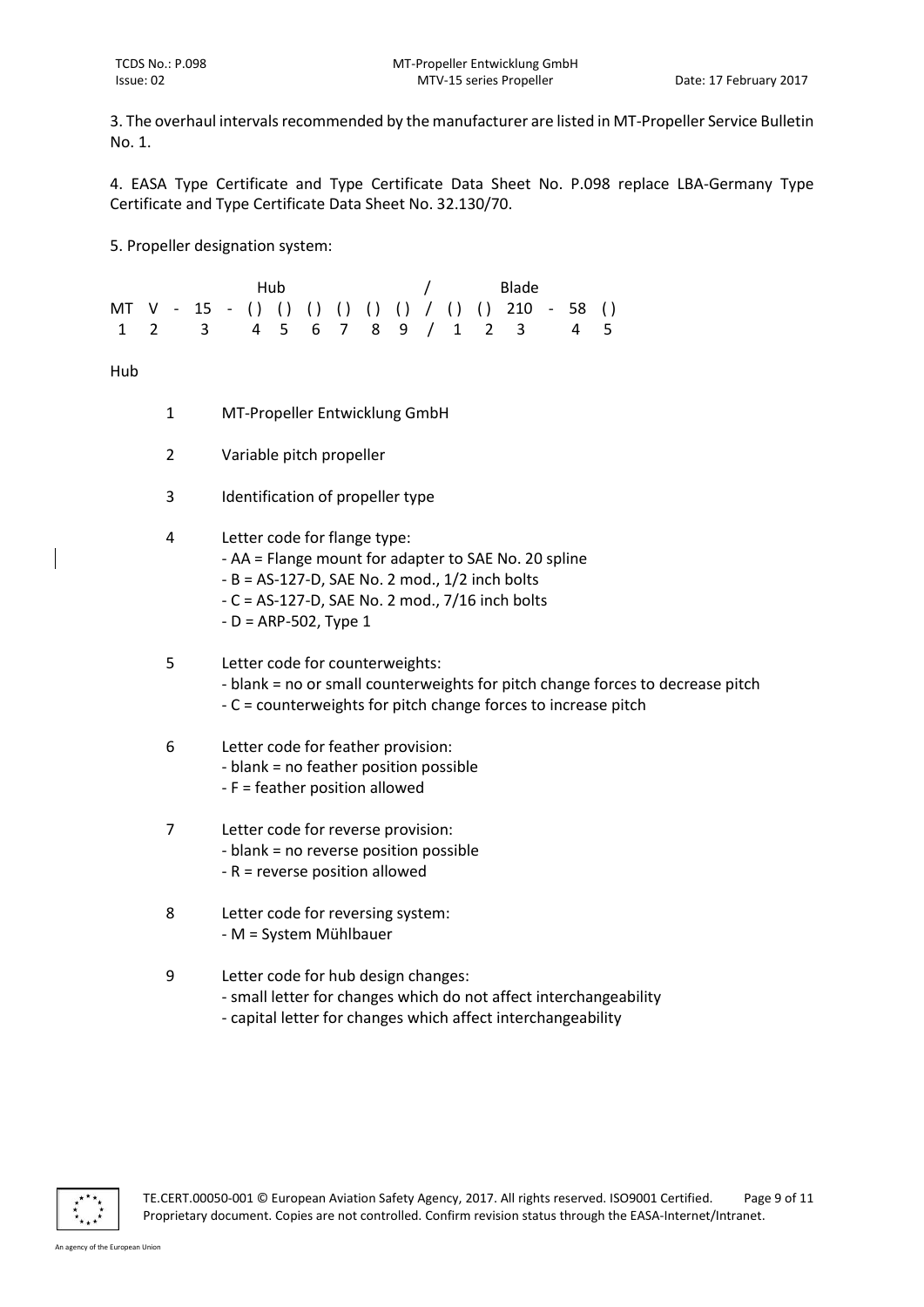#### Blade

- 1 Letter code for position of pitch change pin:
	- blank = pin position for pitch change forces to decrease pitch
	- C = pin position for pitch change forces to increase pitch
	- CF = pin position to allow feather; pitch change forces to increase pitch
	- CR = pin position to allow reverse; pitch change forces to increase pitch
	- CFR = pin position to feather and reverse; pitch change forces to increase pitch
- 2 Letter code for direction of rotation and installation:
	- blank = right-hand tractor
	- RD = right-hand pusher
	- L = left-hand tractor
	- LD = left-hand pusher
- 3 Propeller diameter in cm
- 4 Identification of blade design
- 5 Letter code for blade design changes:
	- small letter for changes which do not affect interchangeability of blade set
	- capital letter for changes which affect interchangeability of blade set